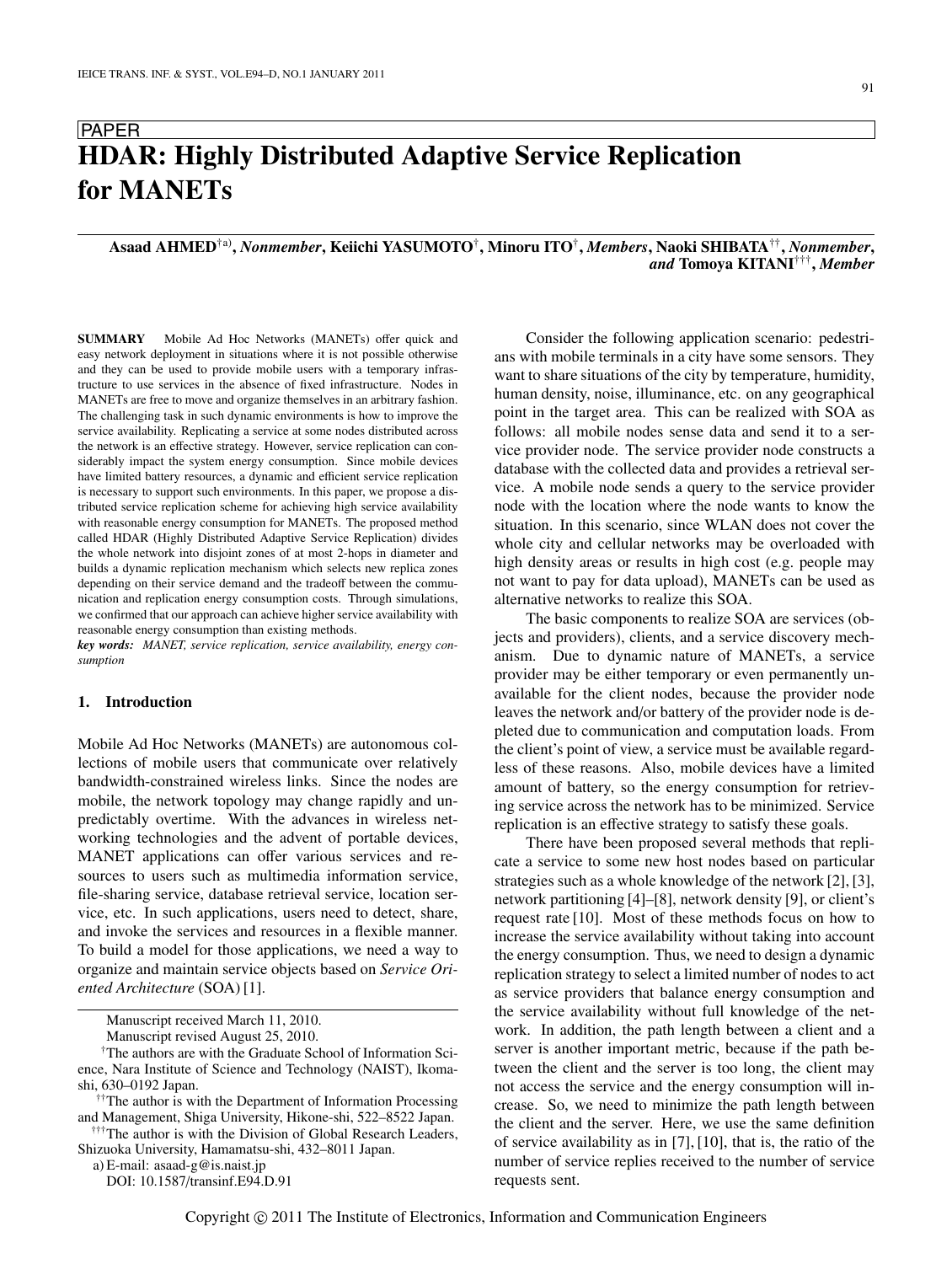In this paper, we propose a distributed replication scheme called *Highly Distributed Adaptive Service Replication (HDAR)*, aiming to improve service availability with reasonable energy consumption across the network. In order to dynamically place service replicas in appropriate nodes, HDAR divides the whole network into disjoint zones with diameters at most 2 hops, selects a node with minimum moving speed in each zone as a zone head, and constructs a virtual backbone network connecting all zone heads. To determine the place of a new service replica, HDAR builds a dynamic replication mechanism which aims to replicate a service dynamically to some of the zones depending on the service demand level in each zone and the tradeoff between the communication and replication energy consumption costs. In addition, to control the number of service replicas, HADR lets *r*-level neighboring servers exchange with each other information of their covering zones (*r* is a control parameter which limits the number of neighboring servers).

Through simulations, we have confirmed that our approach can achieve higher service availability with reasonable energy consumption than existing methods.

The rest of this paper is organized as follows. Related work is introduced in Sect. 2. Service availability problem is formulated in Sect. 3. The proposed HDAR is described in Sect. 4. Performance evaluation is provided in Sect. 5 and Sect. 6 concludes the paper.

## **2. Related Work**

There have been proposed several methods that replicate a service to some new host nodes based on particular strategies. In [7], [8], Derhab et al. proposed a method utilizing replication and merging mechanisms based on estimation of the link quality and partition prediction by using the TORA [12] and some partition detection mechanisms. REDMAN middleware [9] aimed to support resource replication in dense MANETs. By using a simple gossipbased strategy, each node randomly decides whether to host a replica on its storage and successively forwards the resources to be replicated to one of its neighbors.

In [2], [3], the replication process depends on the whole knowledge of the network where nodes should require the information about the other nodes in the network. By using link quality to predict network partitioning, the original service is replicated to the node with high battery lifetime in the partition. In [4], each client monitors the set of disjoint paths between itself and the server and computes a certain metric. If this metric falls below a certain threshold then a potential partition is identified and server replication is initiated. In [5], [6], a partition prediction model was proposed based on grouping of nodes according to their position and speed. Every client sends its coordinates and velocity to the server. Having this global knowledge, the server can predict future partitions and a new server is replicated accordingly. In [10], service distribution protocol *(SDP)* was proposed based on clients' and providers' interests. In this algorithm, there are two mechanisms: (1) service replication where the service is replicated to a new node if its interest exceeds some predefined threshold called *replication threshold*; and (2) service hibernation where the service is hibernated from the service provider if its interest is less than or equal to some predefined threshold called *hibernation threshold*.

Most of the aforementioned approaches focus mainly on service availability improvement in the case that network partitioning is predicted. When a partition is going to happen, the requested service is replicated in advance and connectivity to it can be guaranteed. The other approaches use another strategy such as gossip-based strategy [9] or fixed threshold such as client's interest [10]. However, all of them focus on how to increase the service availability without taking into account the energy consumption.

In [11], we proposed a distributed adaptive service replication (DAR) that achieves high service availability with reasonable energy consumption. DAR uses a zonebased architecture to replicate the service dynamically to some of zones depending on the service demand level in each zone. In DAR, each server executes the replication mechanism independently of other servers and does not take into account the balance among the covering zones of servers. In this paper, we propose HDAR. In DAR, the path length between a client and a server depends on the network size where the path length decreases as network size increases. In this paper, to eliminate this dependability, we propose HDAR. In HDAR, the replication mechanism depends on the service demand level in each zone as DAR does. In addition, HDAR considers the tradeoff between the communication and replication energy consumption costs as another parameter. Also, to control the number of service replicas, HADR lets *r*-level neighboring servers exchange with each other information of their covering zones.

The path length between a client and a server in most of existing methods depends on the network size. In other words, with existing methods, the path length decreases as network size increases. Unlike them, our contribution here is the proposal of a new service replication method that improves the service availability with reasonable energy consumption and minimizes the path length between a client and a server independently of network size.

# **3. Problem Formulation**

In this section, we formulate the problem to improve service availability when realizing SOA in MANETs.

#### 3.1 Models, Assumptions, and Definitions

*1) Network Model*: Hereafter, we use discrete time and represent the current time by positive integer variable *t*. A network at time *t* which consists of a set of servers and a set of clients is modeled as an undirected graph  $G(t) = (V(t), E(t)),$ where *V*(*t*) is the set of nodes at time *t* and  $E(t) \subseteq V(t) \times V(t)$ is the set of links among the nodes in *V*(*t*) at time *t*. We assume that all nodes are cooperative and there is no any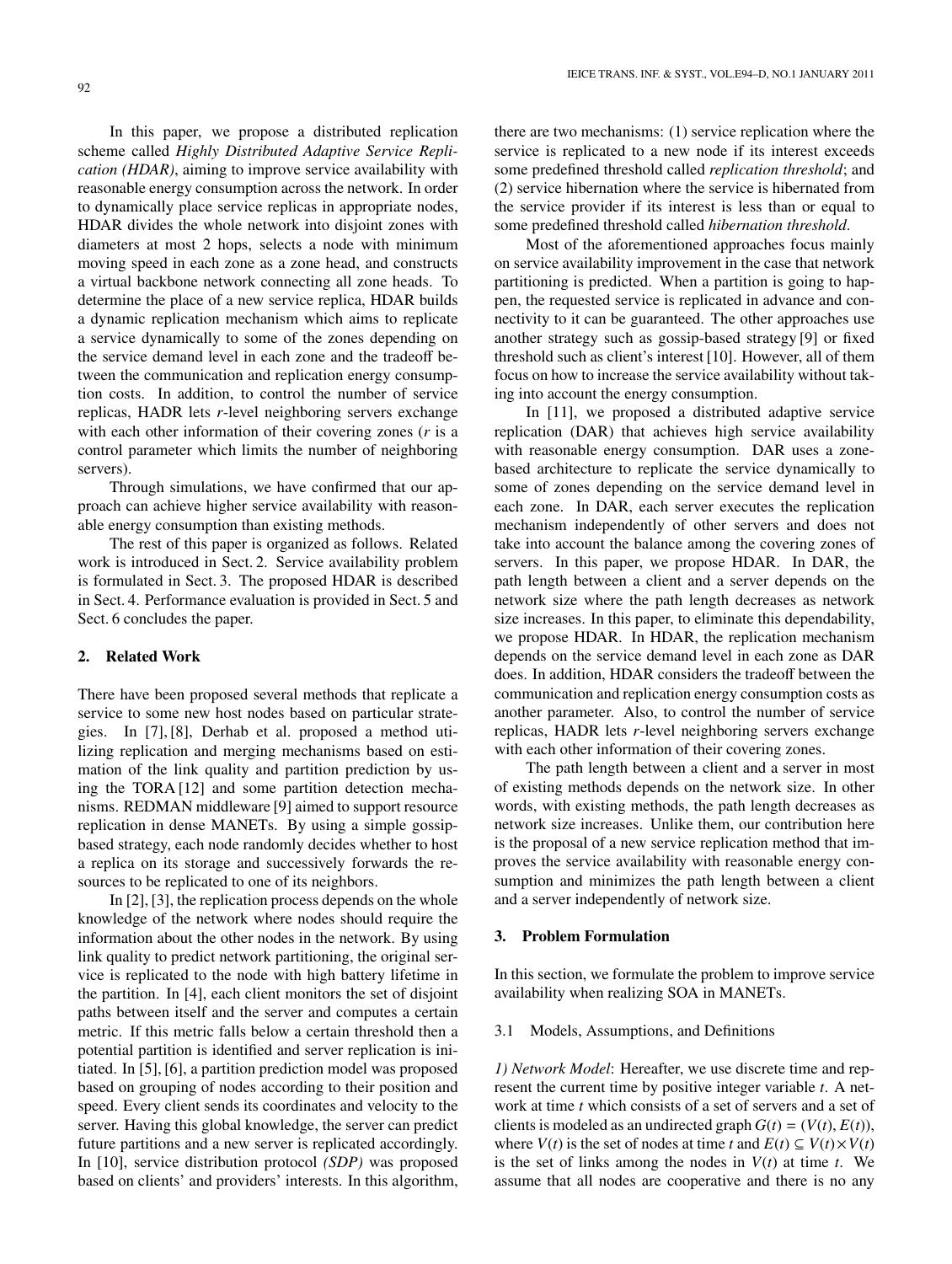selfish node in  $V(t)$ . We denote the set of servers and the set of clients at time *t* as *S* (*t*) and *C*(*t*), respectively. Here,  $V(t) = S(t) \cup C(t)$  and all nodes in  $V(t)$  communicate through omni-directional antennas with some nodes in their transmission range denoted by  $T_R$ .  $T_R$  is assumed to be a disk with a certain radius centered at the sender node. We assume that each node  $v \in V(t)$  has a unique *ID* and a *Received Signal Strength Indicator* (RSSI) capability, and knows its moving speed with some means. A link  $(u, v) \in E(t)$  exists iff *u* and *v* are within the transmission range of each other at time *t*. We assume that *G*(*t*) is connected for any *t*. This means that for any pair of nodes *u* and *v*, when *u* and *v* are not in the transmission range of each other, they can communicate with each other in a *multi-hop* manner through other nodes in the network. We denote the number of hops in the shortest path between any two nodes  $u, v \in V(t)$  by  $d(u, v, t)$ . We assume that the shortest path between any two nodes is known through the lower layer routing protocol.

*2) Service Model*: We assume that each client knows the set of available servers and it can contact with a server by using closest (shortest hop) server selection scheme such as [13]. Each client sends a service request to the closest server with its *ID* and service parameters which depend on the type of application. In order to maintain loose data consistency among servers, we assume that each server periodically sends an update request including new data to other servers every long time period (e.g. every 1 hour). So, the cost of updating is not considered here. We assume that only one packet is needed to send the service request or the service reply message between the client and the server. We denote the service request path from the client *c* to the server *s* at time *t* and the service reply path from the server *s* to the client *c* at time *t* as  $d(c, s, t)$  and  $d(s, c, t)$ , respectively. We assume that the energy amounts required to transmit and receive one packet along any link  $(u, v) \in E(t)$  are fixed and denoted by  $E_{tr}$  and  $E_{rx}$ , respectively. We assume that the server *s* executes the replication process to select new service replicas every specified time interval called *replication interval* denoted by *RI*. We denote the number of service requests received from the client  $c \in C(t)$  at server *s* per unit time at time *t* by  $sq(c, s, t)$ . We assume that *s* knows the value of  $sq(c, s, t)$  locally by counting the number of service request messages received from *c* and the value of  $sq(c, s, t)$ is initialized every replication interval *RI*.

*3) Replication cost*: Service availability is improved by replicating a service to a set of nodes across the network. However, replication itself imposes additional energy consumption for the nodes that transmit and receive the service object (i.e., program and data). Let  $R_s(t)$  denote the set of new replica nodes which was determined by  $s \in S(t)$  at time *t*. We assume that *k* packets are used to send the service object. The amount of consumed energy for the set of new replica nodes  $R_s(t)$  at time *t* is denoted by  $RepCost(s, R<sub>s</sub>(t), t)$  and defined as:

$$
RepCost(s, R_s(t), t) = k \times (E_{tr} + E_{rx}) \times \sum_{r \in R_s(t)} d(s, r, t) \tag{1}
$$

*4) Communication cost*: The service request or the service reply from/to the client *c* to/from the server *s* is transmitted through a one-hop or multi-hop path. During transmission, each node in the path consumes energy for receiving and transmitting a message. We model a communication cost for the client  $c \in C(t)$  by the energy consumption to communicate with the server *s* along the service request path  $d(c, s, t)$  and the service reply path  $d(s, c, t)$ . The communication cost to communicate with the server *s* during *RI* from time *t* is denoted by  $ComCost(s, C(t), t)$  and defined as:

$$
ComCost(s, C(t), t) = (E_{tr} + E_{rx}) \times RI
$$
  
 
$$
\times \sum_{c \in C(t)} sq(c, s, t) [d(c, s, t) + d(s, c, t)] z(c, s)
$$
 (2)

where  $z(c, s)$  is an assignment such that  $z(c, s) = 1$  if the client *c* accesses the server *s*, otherwise  $z(c, s) = 0$ .

#### 3.2 Problem Definition

Given a network  $G(t)$ , and the number of service requests *sq*(*c*, *s*, *t*) from each client  $c \in C(t)$  to each server  $s \in S(t)$  at time *t*, the total amount of energy consumption for communication and replication  $Cost(S(t), C(t), t)$  at time *t* is defined as:

$$
Cost(S(t), C(t), t) = \sum_{s \in S(t)} \sum_{s' \in R_s(t)} ComCost(s', C(t), t)
$$

$$
+ RepCost(s, R_s(t), t)] \tag{3}
$$

Our objective is to find a set of replica nodes  $R_s(t)$ for each server  $s \in S(t)$  which guarantees a certain level of service availability and minimizes the total amount of energy consumption for communication and replication  $Cost(S(t), C(t), t)$ . So, the objective function is defined as follows.

Minimize 
$$
Cost(S(t), C(t), t)
$$
 (4)

**subject to**

$$
\sum_{s \in S(t)} ComCost(s, C(t), t) -
$$
\n
$$
\sum_{s \in S(t)} \sum_{s' \in R_s(t)} ComCost(s', C(t), t)
$$
\n
$$
> RepCost(s, R_s(t), t)
$$
\n(5)

Constraint (5) indicates the difference between the communication cost of current set of servers and that of new set of servers (after replication) is larger than the replication cost.

## **4. Highly Distributed Adaptive Service Replication Algorithm (HDAR)**

Our target problem defined in Sect. 3 is the combinatory optimization problem and is closely related to Uncapacitated Facility Location Problem (UFLP) which is known to be NP-hard [14]. In this section, we propose a heuristic but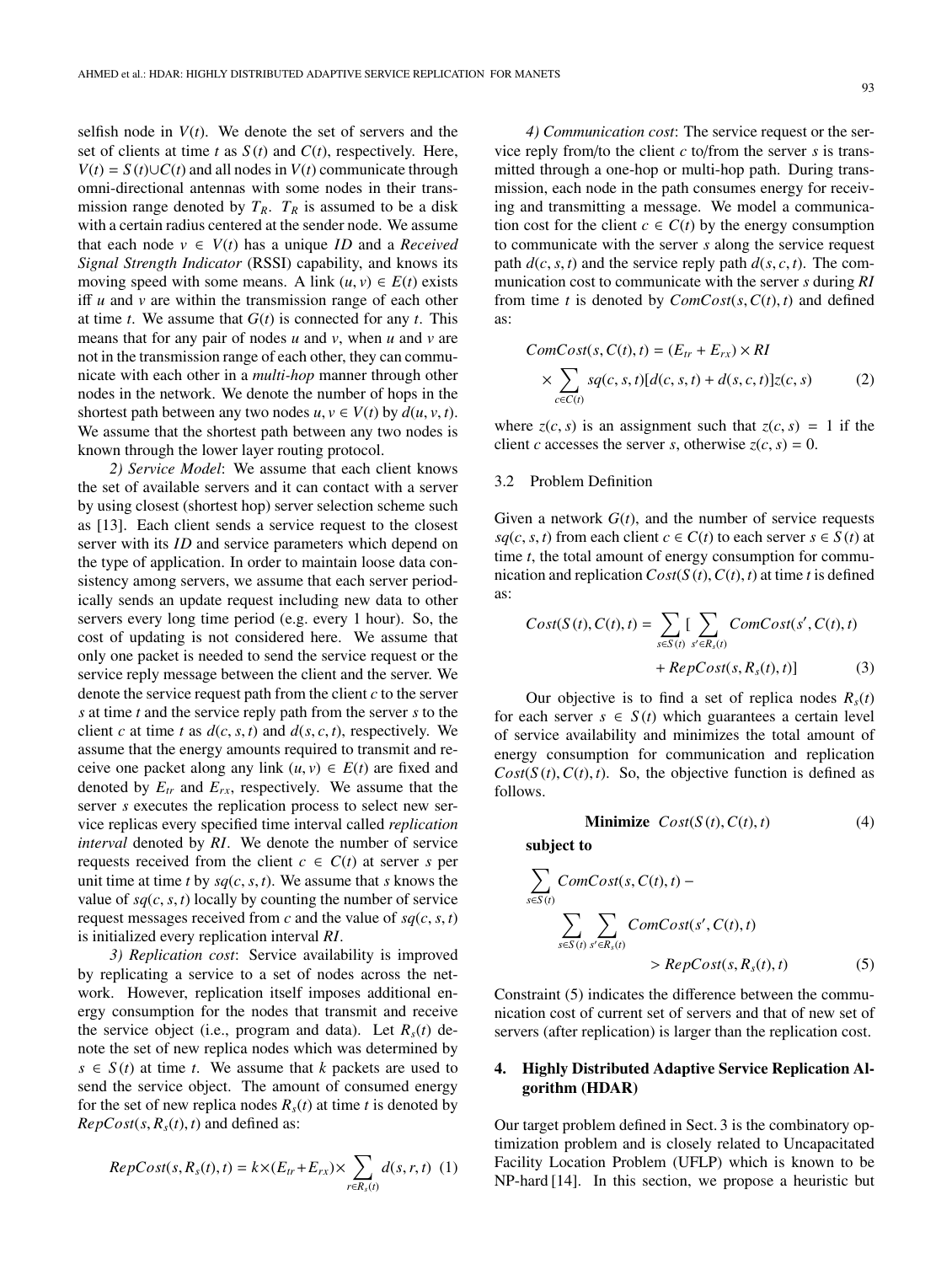**Table 1** HDAR and DAR comparison.

| Protocol    | Zone-based   | <b>Replication mechanism parameters</b>  |                                                                  |
|-------------|--------------|------------------------------------------|------------------------------------------------------------------|
|             | architecture | <b>Service demand level</b><br>of a zone | <b>Communication and replication cost</b><br>tradeoff estimation |
| DAR [11]    | ves          | ves                                      | no                                                               |
| <b>HDAR</b> | ves          | ves                                      | ves                                                              |

fully distributed service replication algorithm named HDAR to solve the problem. HDAR is based on a zone structure where the whole network is divided into disjoint zones. The zone-structure is often used to solve the scalability issue in large MANETs [15]–[17].

# 4.1 Basic Idea

Similarly to our previous method DAR [11], HDAR divides the whole network into disjoint zones. A major goal of constructing zones is to organize all zone heads into a virtual backbone network to simplify the system control, decrease message overhead, and manage the service replication mechanism. HDAR forms zones and selects zone heads according to a mobility metric because the zone-based structure requires stable zones even in the presence of node mobility. Thus, HDAR selects a node with minimum moving speed in each zone as a zone head, and constructs a virtual backbone network connecting all zone heads. By using our zone structure, HDAR provides dynamic replication that determines the number and location of new service replicas. HDAR aims to replicate a service dynamically to some of zones depending on (i) the service demand level and (ii) the tradeoff between communization and replication costs for each zone. Table 1 shows the protocol design and behavior differences between DAR and HDAR.

Our goals are as follows: (a) minimizing energy consumption depending on server workload (e.g. communication and computation loads) and communication cost between clients and the server; and (b) improving the service availability independently of network size (number of nodes). Hereafter, a zone is called *active* if it has at least one node requesting a service during the replication interval, otherwise the zone is called *passive*.

### 4.2 Zone Formation and Maintenance

In our zone structure, a node is in one of the following four states.

*Zone Undecided*: *A node which does not belong to any zone.*

*Zone Head*: *A node which has become a zone head. Zone Member*: *A node which belongs to a zone.*

*Zone MemberGeteway*: *A node which is a zone member and a neighbor to at least one member of another zone.*

Now, we will describe the formation and maintenance processes in the following algorithm†:

First, all nodes periodically exchange *hello* message with their neighbors (in 1-hop). Each hello message contains: node id, node speed, node residual energy, node ca-

pacity, node state, and other needed parameters. Secondly, all nodes start in *Zone Undecided* state. Finally, each node changes its state as follows: (i) if a node has the lowest speed amongst all of its neighbors, its state becomes *Zone Head*, otherwise its state becomes *Zone Member*, (ii) if two neighboring nodes in a *Zone Undecided* state have the same lowest speed, the node with the lowest *ID* will be selected as a zone head and the node's state becomes *Zone Head*, and the other node's state is changed to *Zone Member*, (iii) if a *Zone Member* node is a neighbor to at least one member of another zone, the node's state becomes *Zone MemberGateway*, (iv) if two nodes with state *Zone Head* move into each other's radio range, then the node with the lowest speed (lower ID if the speed is the same) remains in the state *Zone Head* and the other node's state is changed to *Zone Member*, and (v) if a *Zone Undecided* node becomes a neighbor of more than one node with state *Zone Head*, it uses the RSSI of hello messages received from these *Zone Head* nodes, selects the stronger RSSI *Zone Head* node and becomes a *Zone Member* node in its zone.

This algorithm leads to the formation of disjoint zones which are at most 2-hops in diameter. Figure 1 (a) shows the result of applying the above algorithm, where each node is represented by (*ID*, *speed*) pair.

The zone-structure of HDAR and DAR is the same as 1-hop zone-based routing protocols. Some of these routing protocols use the lowest ID [16] or the highest degree of node [17] to select a zone head. While, HDAR and DAR use the node's speed to select a zone head for each zone. Where HDAR and DAR select the node with the minimum speed among its neighbor nodes as a zone head.

#### 4.3 The HDAR Replication Mechanism

In HDAR, each client asks its zone head *zh* to forward the service request message. After that *zh* adds to the message the number of nodes in its zone,  $n_{zone_{rh}}(t)$ , and forwards the message toward the nearest server. In HDAR, each server *s* can serve multiple zones, so it maintains an *Aggregated Request T able* (*ART*) which stores the zone identifier *zonezh*, the number of received service requests  $sq(s, zone_{zh}, t)$ , the number of nodes  $n_{zone_{zh}}(t)$ , and the number of hops *d*(*s*,*zonezh*, *t*) for every active zone *zonezh* which accesses *s*, as shown in Table 2. As described in the service model in Sect. 3, the server *s* can know received service demand information from the received service request messages.

<sup>†</sup>The algorithm is designed to run continuously and asynchronously on each active node in the network.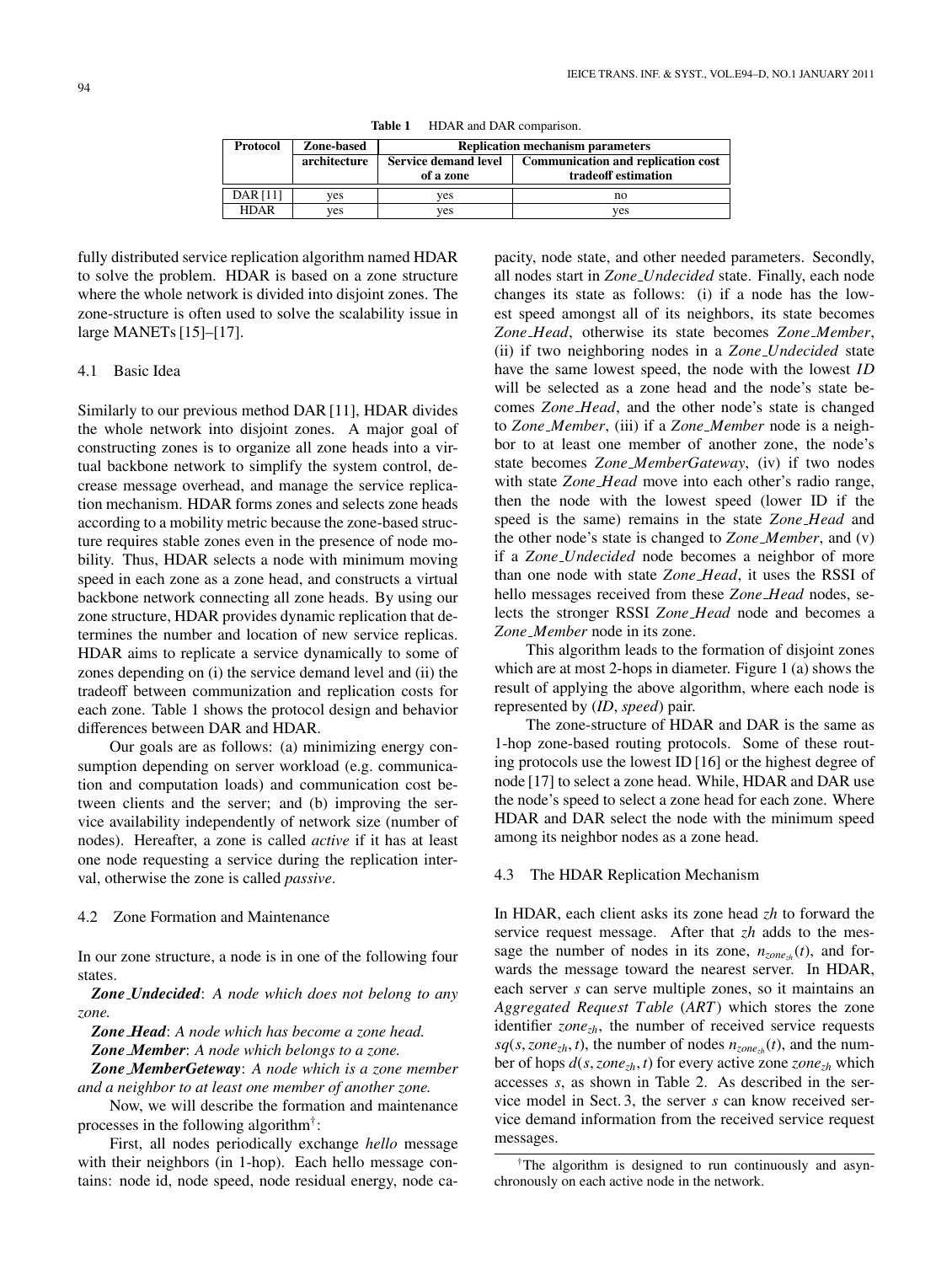

**Fig. 1** Zone formation, sever, replicas, and active zones.

**Table 2** Aggregated request table, ART.

| zone Id<br>zone <sub>7h</sub> | number of received<br>service requests<br>$sq(s, zone_{2h}, t)$ | number of<br>nodes<br>$n_{zone_{2h}}(t)$ | number of<br>hops<br>$d(s, zone_{zh}, t)$ |
|-------------------------------|-----------------------------------------------------------------|------------------------------------------|-------------------------------------------|
| $zone_{10}$                   |                                                                 |                                          |                                           |
| $zone_{16}$                   |                                                                 |                                          |                                           |
| zone <sub>18</sub>            |                                                                 |                                          |                                           |

In HDAR, the servers exchange some information with each other to know the current service demand in the entire network. This information will help to choose an appropriate number of new service replicas. In such dynamic network, it is not suitable to exchange information among all servers because of the wastage of network resources. To meet this challenge in a suitable manner, HDAR introduces *r*-level coverage confirmation mechanism where *r* is a control parameter which determines the level of a neighboring server (will be described later in Sect. 4.3.1).

In HDAR, the replication mechanism depends on three factors: (i) the number of received service requests from all clients in each active zone  $sq(s, zone_{zh}, t)$ , (ii) the number of nodes in this active zone  $n_{zone_{rh}}(t)$ , and (iii) the tradeoff between communication and replication costs for this active zone. The first two factors with the received confirmation messages information determine the *degree of interest* of every active zone *zone<sub>zh</sub>* which is denoted by  $DoI(s, zone_{zh}, t)$ . Based on  $DoI(s, zone_{zh}, t)$  and the tradeoff between communication and replication costs, server *s* selects new replica zones. In the next subsections, first, we will explain the coverage confirmation mechanism and how HDAR determines for each zone the levels of other zones. Secondly, we will show how HDAR determines the value of  $Dol(s, zone_{zh}, t)$ . Finally, we will show how HDAR estimates the communication and replication costs for each active zone.

## 4.3.1 Zone Level and Coverage Confirmation Mechanism

In zone-based architecture, every zone head *zh* has a set of nodes with *Zone MemberGeteway* state. From hello messages received from this set of gateway nodes, each *zh* can



Fig. 2 r-level neighboring zones.

know all neighboring zones. In HDAR, this set of neighboring zones is called *1-level zones* of *zh*. For each 1-level zone of *zh*, the set of its neighboring zones, which are not neighbors of *zh*, is called *2-level zones* of *zh*. For each  $h \geq 3$ , *h-level zones* of *zh* are defined similarly. For example, as shown in Fig. 2, the 1-level zones of *zone*<sub>10</sub> are *zone*1, *zone*15, and *zone*16, while its 2-level zone is *zone*18.

In HDAR, each server *s* sends a confirmation message to all neighboring servers of at most *r*-level as follows: (a) the server *s* sends the message to its zone head *zh*, (b) *zh* uses its set of gateway nodes to send this message to 1-level neighboring zones, (c) each zone head *zh* in 1-level zones received the message, will decrease *r* by 1 and sends the message to its 1-level zones, and (d) steps (b) and (c) will be repeated until  $r$  is equal to 0. Note that, any zone head discards the same message if it is received again. The confirmation message contains: its id, its zone id, its received service demand, the number of its clients, and the number of its active zones. By using the received confirmation messages, server *s* constructs a *Confirmation Table (CFT)* which stores the following information of each neighboring server: its id, its received service demand, the number of its clients, the number of its active zones, and its server level as shown in Fig. 3.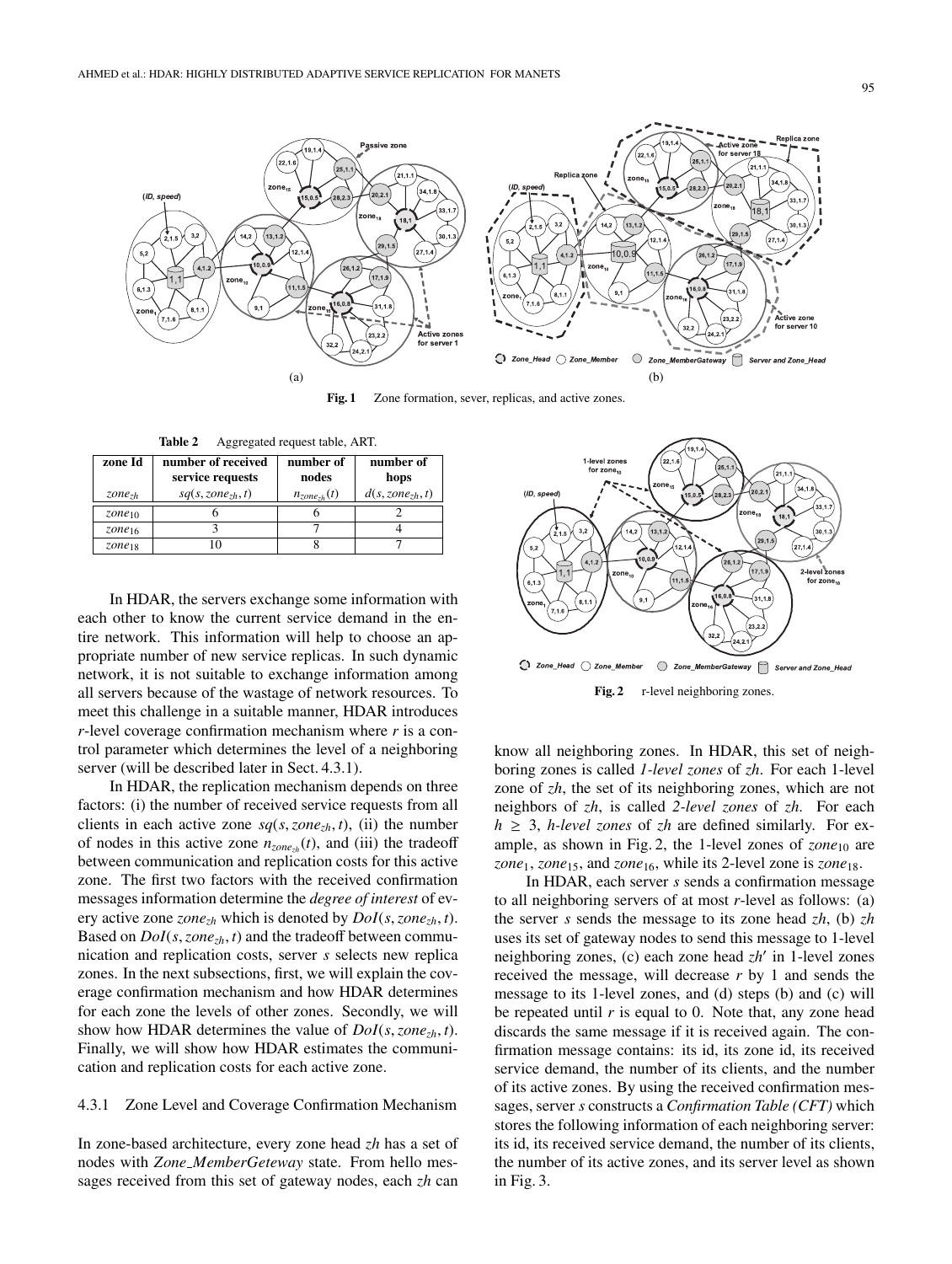| Server id | Aggregated<br>Service demand | # of clients              | # of active zones Server level |                 |
|-----------|------------------------------|---------------------------|--------------------------------|-----------------|
| sid       | $aggSd_{sid}(t)$             | $tClients_{\alpha}$ $(t)$ | $aZones_{cd}(t)$               | $level_{id}(t)$ |

**Fig. 3** Confirmation Table (CFT) fields.

#### 4.3.2 Service Demand Level of Active Zone

First, server *s* determines the average number of nodes for all active zones at time *t* which is denoted by *ans*(*t*) and computed by:

$$
an_s(t) = \frac{\sum\limits_{zone_{zh} \in ART} n_{zone_{zh}}(t) + \sum\limits_{sideCFT} tClients_{sid}(t)}{n_{z_s}(t) + nf_s(t)}
$$
(6)

where  $nz_s(t)$  is the total number of active zones (the number of records in *ART*) that access *s* and  $nf_s(t)$  is the total number of active zones which access the neighboring servers of at most *r*-level.

Secondly, we compute the service demand level,  $sdl(s, zone_{zh}, t)$ , for each active *zone<sub>zh</sub>* which accesses *s* as follows:

$$
sdl(s, zone_{zh}, t) = \frac{sq(s, zone_{zh}, t)}{an_s(t)}\tag{7}
$$

Finally,  $Dol(s, zone_{zh}, t)$  is defined as:

$$
Dol(s, zone_{zh}, t) = \begin{cases} \text{high} & \text{if } sdl(s, zone_{zh}, t) \geq SDL_{th}, \\ \text{low} & \text{if } sdl(s, zone_{zh}, t) < SDL_{th} \end{cases} \tag{8}
$$

where, *S DL<sub>th</sub>* is a predefined a service demand level threshold.

#### 4.3.3 Communication and Replication Costs Estimation

In HDAR, each server *s* uses its *ART* contents to estimate the communication and replication costs for each active zone *zh*. The server *s* estimates the communication cost of the active zone *zonezh* by the following equation:

$$
com(s, zone_{zh}, t) = (E_{tr} + E_{rx}) \times sq(s, zone_{zh}, t)
$$
  
 
$$
\times [d(zone_{zh}, s, t) + d(s, zone_{zh}, t)]
$$
 (9)

and estimates the replication cost of the active zone *zh* by the following equation:

$$
rep(s, zone_{zh}, t) = k \times (E_{tr} + E_{rx}) \times d(s, zone_{zh}, t) \quad (10)
$$

where *k* is the number of service packets (program and data).

#### 4.3.4 HDAR Replication Rule

Based on  $Dol(s, zone_{zh}, t)$  and the estimation of communication and replication costs, we propose HDAR replication mechanism. In this mechanism, every server *s* selects multiple active zones without replicas to host new replicas once

#### **Algorithm 1** *HDAR*

|                  | /*Replication mechanism at server s*/ |  |
|------------------|---------------------------------------|--|
| 1: $nz_s(t) = 0$ |                                       |  |

- 2:  $nf_s(t) = 0$
- 3: *artNodes* = 0
- 4:  $cftNodes = 0$
- 5: **for each** *zonezh* ∈ *ART* **do**
- 
- 6:  $artNodes = artNodes + n_{zone_{zh}}$ <br>7:  $nz_{e}(t) = nz_{e}(t) + 1$  $nz_s(t) = nz_s(t) + 1$
- 8: **end for**
- 9: **for each** *sid* ∈ *CFT* **do**
- 10:  $cftNodes = cftNodes + tClients_{sid}(t)$
- 11:  $nf_s(t) = nf_s(t) + aZones_{sid}(t)$
- 12: **end for**
- 13:  $an_s(t) = (artNodes + cftNodes)/(nz_s(t) + nf_s(t))$
- 14: **for each**  $zone_{zh} \in ART$  **do**
- 15:  $sdl(s, zone_{zh}, t) = sq(s, zone_{zh}, t) / an_s(t)$
- 16: **if**  $sdl(s, zone_{zh}, t) \geq SDL_{th}$  **then**<br>17:  $Dol(s, zone_{zh}, t) = hich$
- 17: *DoI*(*s*,*zonezh*, *t*) = *high*
- 18: **else**
- 19: *DoI*( $s$ , *zone*<sub>zh</sub>,  $t$ ) = *low*<br>20: **end if**
- end if 21: **if**  $Dol(s, zone_{zh}, t) = high$  or
- $rep(s, zone_{zh}, t) < com(s, zone_{zh}, t) \times RI$  then
- 22: *replicateS ervice*(*s*,*zonezh*) end if
- 24: **end for**

the replication process is triggered. These active zones with replicas are determined based on the following rule:

"*Replicate a service hosted at a server s to an active zone zonezh if DoI*(*s*,*zonezh*, *t*) *is high or if rep*(*s*,*zonezh*, *t*) *is less than com*(*s*, *zone<sub>zh</sub>*, *t*)  $\times$  *RI*."

In this rule, the new replica zones are selected if: (i) their degree of interest is high which means that the service is highly demanded in these zones or (ii) the estimation of their replication costs are lower than their communication costs, which means that the new replicas will be resulted in lower cost compared to the communication cost.

Algorithm 1 shows the behavior of servers to realize the proposed replication mechanism. Every active server *s* executes this algorithm every replication interval *RI* based on its *ART* and *CFT* contents or the tradeoff between the communication and the replication costs to select new replica zones. In lines 1 to 4, the algorithm initializes the following variables: the number of active zones in  $ART$ ,  $an<sub>s</sub>(t)$ , the number of active zones in  $CFT$ ,  $nf_s(t)$ , the total nodes in  $ART$ , *artNodes*, and the total nodes in *CFT*, *c f tNodes*. In lines 5 to 8, the algorithm calculates the number of active zones  $nz<sub>s</sub>(t)$  and the total number of nodes in all active zones which exist in *ART*. In lines 9 to 12, the algorithm calculates the number of active zones  $nf_s(t)$  and the total number of nodes in all active zones which exist in *CFT*. In line 13, the algorithm calculates the average number of nodes in each zone,  $an<sub>s</sub>(t)$ . In lines 14 to 25, the algorithm determines active zones which will host new service replicas as follows: (i) it calculates the average number of received service requests,  $sdl(s, zone<sub>zh</sub>, t)$ , by using the number of received service requests sent from each zone, *sq*(*s*,*zonezh*, *t*), for each active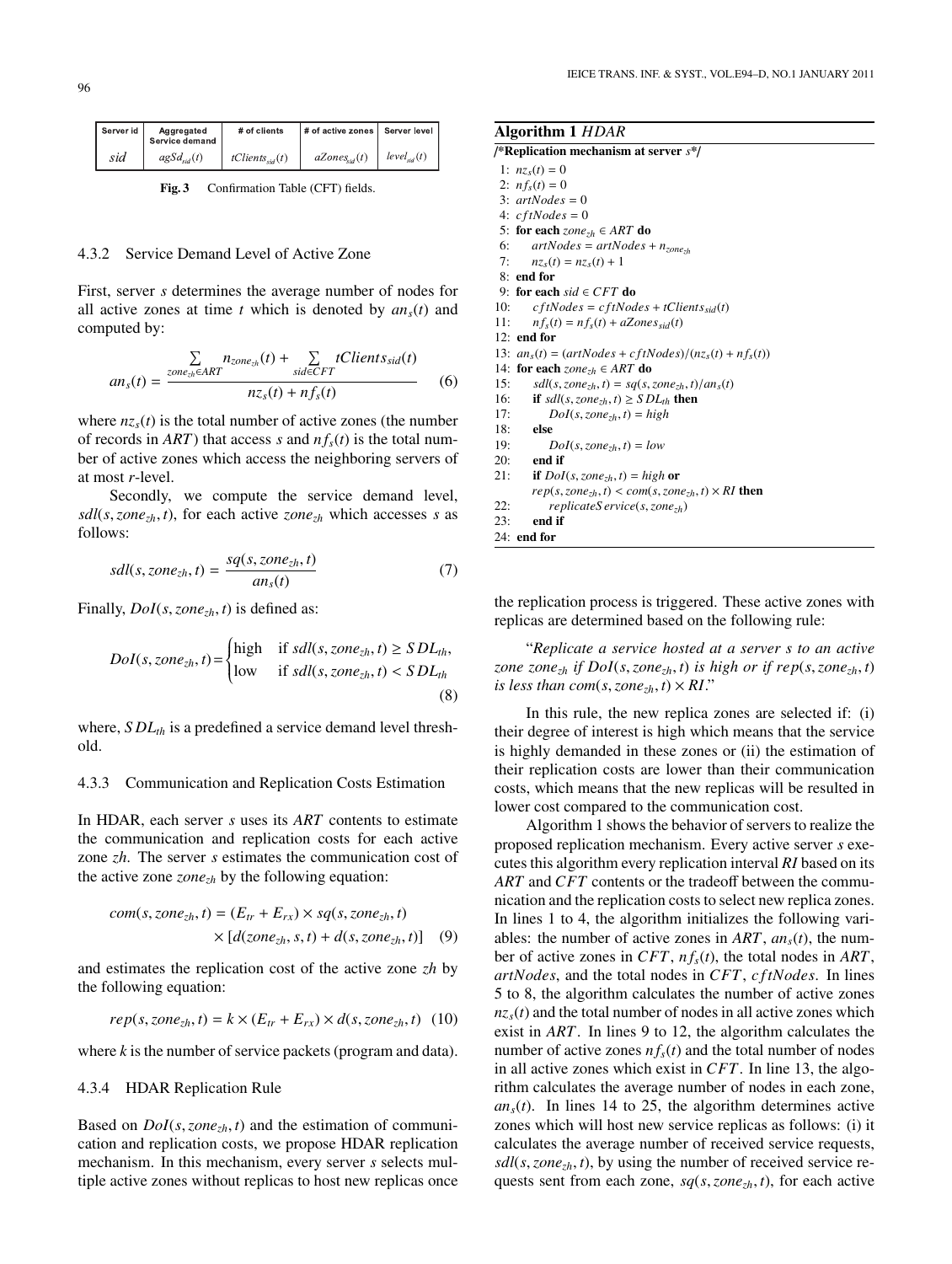zone *zone<sub>zh</sub>* and (ii) based on *sdl*(*s*, *zone<sub>zh</sub>*, *t*) values, the algorithm determines which active zones have a high degree of interest as shown in *if* statement in line 16. As a result, if  $\text{sdl}(s, \text{zone}_{\text{z}h}, t)$  is larger than or equal to  $SDL_{th}$ , then  $Dol(s, zone_{zh}, t)$  of this active zone *zone<sub>zh</sub>* is high and the service is replicated to this active zone. If  $Dol(s, zone_{zh}, t)$ of this active zone is low, the algorithm replicates the service to this active zone if its  $com(s, zone_{zh}, t)$  is larger than its  $rep(s, zone_{7h}, t)$  as shown in lines 21 to 23. Otherwise, the service is not replicated. Algorithm 2 shows the termination mechanism at zone head *zh* which is described as follows: in line 1, the zone head *zh* checks the number of servers in its zone. Here, |*S S zonezh* | denotes the number of servers in zone *zonezh*. If there are more than one server, the zone head *zh* selects the best server based on server's resources (e.g. residual energy, available memory, number of neighbors, etc.) as shown in line 2. In lines 3 to 5, the zone head *zh* terminates the other servers.

As an example to show the replication mechanism, assume that there is a service at node 1 (in 1's zone as shown in Fig. 1) and its *ART* as shown in Table 2 at time *t*. We suppose that the number of service packets (program and data) *k* is 4 and that  $E_{tr}$  and  $E_{rx}$  are 1.5 mW and 0.9 mW, respectively. Assume that *SDL<sub>th</sub>* is 1. As shown in Fig. 1 (a), *zone*10, *zone*<sup>16</sup> and *zone*<sup>18</sup> are three active zones for the server 1 (i.e.  $nz_1 = 3$ ) and *zone*<sub>15</sub> is a passive zone.

So, we have,

**Algorithm 2**

1: **if**  $|SS_{zone_{zh}}| > 1$  **then**<br>2:  $bs = bestServer(S)$ 2:  $bs = bestServer(SS_{zone_{2h}})$ <br>3: **for each**  $s \in SS_{zone}$  do 3: **for each**  $s \in SS_{zone_{2h}}$  **do**<br>4: **if**  $s \neq bs$  **then** 4: **if**  $s \neq bs$  **then** 5: *shutdown*(*s*) 6: **end if** 7: **end for** 8: **end if**

/**\*Termination mechanism at zone head** *zh***\***/

$$
an_1(t) = \frac{n_{zone_{10}}(t) + n_{zone_{16}}(t) + n_{zone_{18}}(t)}{nz_1(t) + nf_1(t)}
$$
  
= 
$$
\frac{6 + 7 + 8}{3 + 0} = 7
$$
 (11)

where the algorithm calculates the average density,  $an_1$ , of all active zone for the server 1 (here  $nf_1$  is equal to 0, because there is no any neighboring servers to server, 1). After that, by using Eq. (11), the algorithm calculates the average number of received service requests and estimates the communication and replication costs for each active zone by using Eqs  $(7)$ ,  $(9)$ , and  $(10)$  as shown in Table 3.

By using the calculated values in Table 3, the algorithm determines the degree of interest for each active zone as follows:

 $Dol(1, zone_{10}, t) = low$  (12)

$$
DoI(1, zone_{16}, t) = low
$$
\n<sup>(13)</sup>

$$
DoI(1, zone_{18}, t) = high
$$
\n(14)

**Table 3** Calculation parameters table.

| S | $zone_{2h}$        | $\textit{sdl}(s, zone_{\textit{zh}}, t)$ | $com(s, zone_{zh}, t)$ | $rep(s, zone_{zh}, t)$ |
|---|--------------------|------------------------------------------|------------------------|------------------------|
|   | $zone_{10}$        | o<br>$<$ 1                               | 28.8                   | 19.2                   |
|   | zone <sub>16</sub> | $<$ 1                                    | 28.8                   | 38.4                   |
|   | $zone_{18}$        | $\frac{10}{2}$ > 1                       | 168                    | 67.2                   |

Finally, from Eqs. (12), (13), and (14), HDAR selects *zone*<sup>10</sup> and *zone*<sup>18</sup> to host new replicas because  $Dol(1, zone_{18}, t)$  is high and  $Dol(1, zone_{10}, t)$  is low but its value of  $com(1, zone_{10}, t) \times RI$  is larger than its  $rep(1, zone_{10}, t)$  as shown in Table 3. As a result, the network will contain three servers (1, 10 and 18) as shown in Fig. 1 (b). In the next step, each server will execute the replication algorithm based on its *ART* and *CFT* contents to select new replica zones. As shown in Fig. 1 (b), if we assume that the active zone of server 10 is *zone*<sup>16</sup> and active zone of server 18 is *zone*15. This means that *ART* of server 1 is empty, *ART* of server 10 contains *zone*16, and *ART* of server 18 contains *zone*15. If we assume that each server sends a confirmation message up to 1-level neighboring servers (i.e. *r*=1). This means that *CFT* of server 1 contains information for server 10, *CFT* of server 10 contains information for server 1, and *CFT* of server 18 is empty. In this case, servers 1, 10, and 18 execute HDAR mechanism by using contents of their *ART*s and *CFT*s. As a result, server 1 does not replicate the service because there is no active zone with high degree of interest, server 10 may make a decision of replicating a new service into *zone*16, and server 18 may make a decision of replicating a new service into *zone*15, in the future.

# **5. Performance Evaluation**

In order to evaluate the effectiveness of HDAR, we compared its performance with SDP [10] and DAR [11] for the following metrics:

**Energy consumption**: energy consumption is the summation of (a) Service cost: energy amounts consumed for communication and replication defined by objective function (4) and (b) Confirmation cost: energy amounts consumed for confirmation messages and are defined as follows:

$$
TotalFCost(S(t), t) = \sum_{s \in S(t)} FrmCost(s, NigS_r(s, t), t)
$$
\n(15)

where

$$
FrmCost(s, NigSr(s, t), t) = (Etr + Erx)
$$
  
 
$$
\times \sum_{s' \in NigSr(s, t)} d(s, s', t) \quad (16)
$$

and  $NigS_r(s, t)$  is the set of neighboring servers of *s* at level less than or equal to *r*. Note that, there is no confirmation cost in case of DAR and SDP.

AHMED et al.: HDAR: HIGHLY DISTRIBUTED ADAPTIVE SERVICE REPLICATION FOR MANETS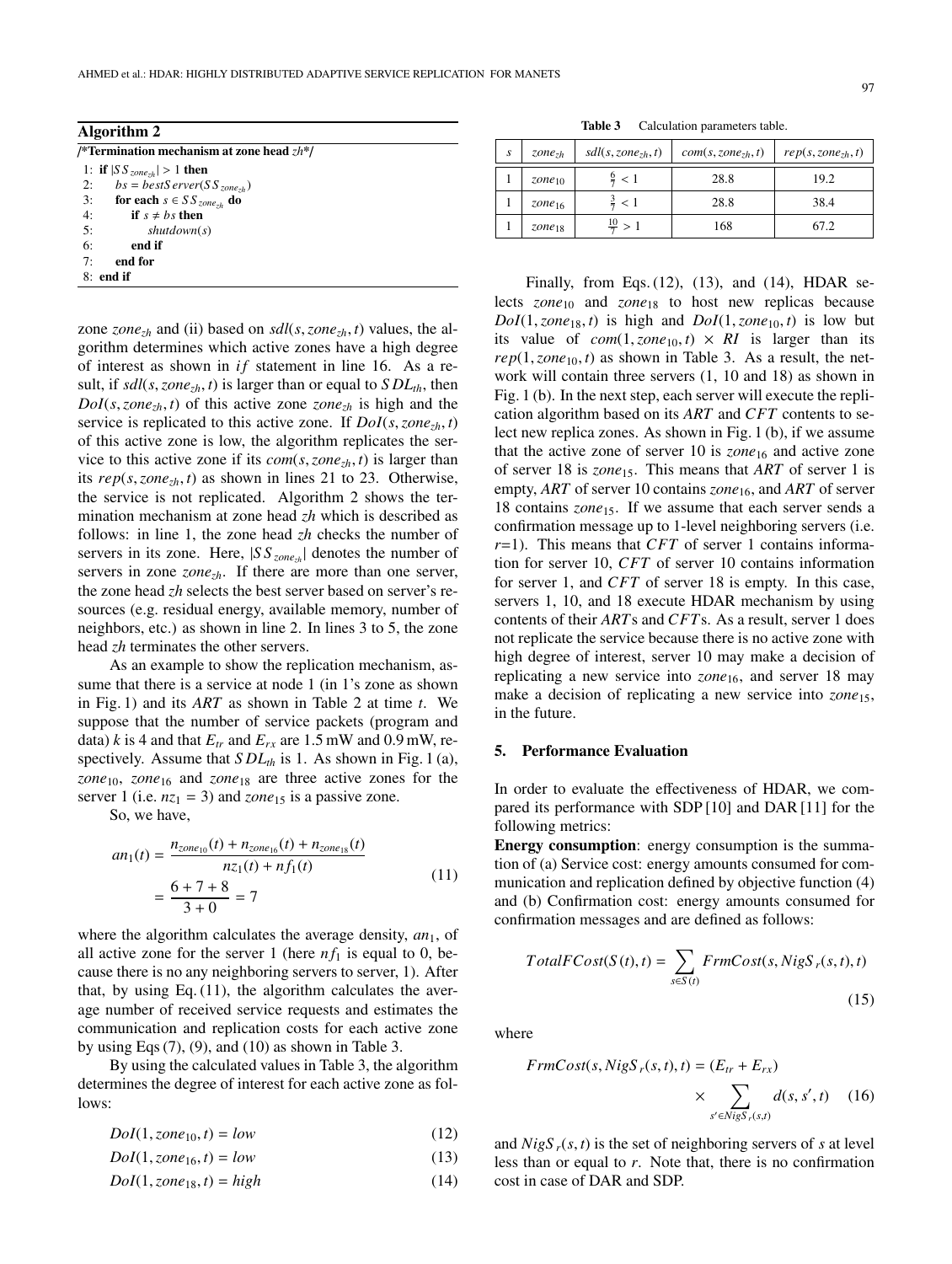| <b>Configuration parameter</b> | Value in simulation                |
|--------------------------------|------------------------------------|
| Number of nodes                | 25 to 200                          |
| Maximum node's speed           | [110] meters/second                |
| Field size                     | $500 \, m \times 500 \, m$         |
| Transmission range             | 100 <sub>m</sub>                   |
| <b>Bandwidth</b>               | 2 Mbps wireless channel            |
| Routing Protocol               | Ad-hoc On-Demand Distance Vector   |
|                                | Routing (AODV)[18]                 |
| <b>MAC</b> Protocol            | IEEE 802.11b without power control |
|                                | protocol                           |
| $E_{tr}$                       | 1.5mW                              |
| $E_{rx}$                       | $0.9 \, mW$                        |
| Simulation time                | 700 seconds                        |
| RI                             | $\{40, 50, 60, 70, 80\}$ seconds   |

**Table 4** Configuration parameters.

**Replica ratio**: ratio of the number of service providers at each point of time during the network lifetime to the total number of nodes in the network. In order to avoid wasting the network resources, a low replica ratio together with high service availability and low energy consumption are desired. **Service availability**: we use the same definition of service availability as in [7], [10], that is, the ratio of the number of service replies received to the number of service requests sent during the network lifetime.

The QUALNET [19] simulator was used with input parameters as listed in Table 4, such as network size, speed, transmission range, simulation time, etc. In addition, the node mobility was based on two mobility models: (i) Random way point (RWP) mobility model [20] where the minimum speed was 0 *meter*/*second*, the pause time was 0 *second* (continuous movement) and the maximum speed between [1...10] *meters*/*second* and (ii) Realistic mobility model generated by MobiREAL [21] which is a simulator to model and simulate realistic mobility of nodes. To simulate client's requests, each client maintained a requesting rate according to Poisson distribution with average  $\lambda$  which equals to 6 requests in time interval of 60 seconds.

Initially, there was one service with 2 *Kbytes* of object size (program and data) and the size of one packet is 512 *bytes* (so, the number of service packets *k* was 4) which was put at a certain node. For HDAR, we experimented three cases by using several different values for *r* and are denoted by *HDAR-*{*1,2,5*}. For SDP, we experimented two cases by using several different replication and hibernation thresholds which are denoted by *SDP-RH 4*/*5-1*, we used both hibernation and replication mechanisms with 1 and 4 or 5 requests as hibernation and replication thresholds, respectively. We repeated every simulation 5 times then averaged the results.

From preliminary experiments, we decided that  $S D L_{th} = 1$  for a good trade-off between service availability and energy consumption.

# 5.1 Random Way Point Scenario

In order to show the performance of HDAR, we compared HDAR with SDP [10] and DAR in terms of replica ratio,



service availability, and energy consumption against replication interval, maximum node's speed, and network size, as well as the average hop counts against network size. We show the results in Figs. 4 to 13.

# 5.1.1 Replication Interval Effects

Figures 4, 5, and 6 show the replica ratio, the service availability, and the energy consumption, respectively, against the replication interval when maximum node's speed was 1 *meter*/*second*, and network size was 100.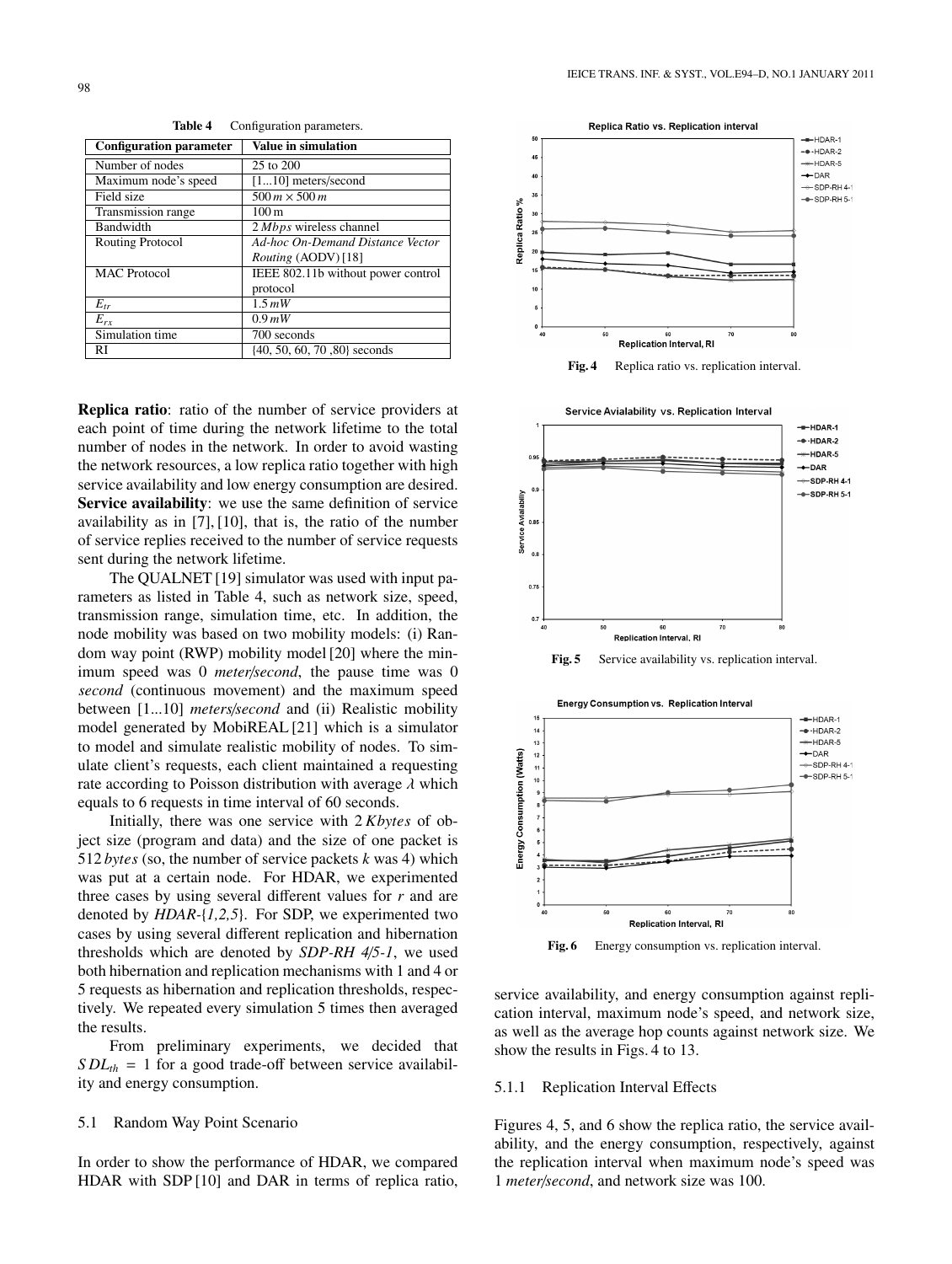**1) Replica ratio and service availability:** As shown in Fig. 4, the replica ratio of all algorithms decreases as the replication interval increases. This is because, the number of executed replication processes to create new replicas decreases. The replica ratio for SDP was higher than DAR and HDAR. In addition, the replica ratio for SDP was affected by values of replication and hibernation thresholds. That is, the number of replicas decreased as the replication threshold increased. In case of HDAR, the replica ratio is less affected by the replication interval when *r* was 2. As shown in Fig. 5, the service availability of all algorithms were less affected when the replication interval increased. The service availability of HDAR was higher than DAR and SDP and was between 0.94 and 0.95. In case of DAR, the service availability was between 0.93 and 0.94, while the service availability of SDP was between 0.92 and 0.93 when replication threshold was 4 requests. Also, the service availability of SDP was affected by replication and hibernation thresholds and decreased as the replication threshold increased.

**2) Energy consumption:** As shown in Fig. 6, the energy consumption increased as expected as the replication interval increased. This is because, when the replication interval increases, the communication cost increases. The energy consumption for DAR was much lower than SDP. In addition, the energy consumption for SDP was affected by values of replication and hibernation thresholds. In case of HDAR, the energy consumption was much lower than SDP but higher than DAR. This is because, HDAR consumes additional energy for confirmation messages between servers for different values of *r*. When *r* was 2, the energy consumption was less than other values of *r*.

As a result, when *r* was 2, HDAR achieved higher service availability than DAR and SDP with reasonable energy consumption and less affected by the replication interval. In addition, the replica ratio was less affected than other values of *r*.

## 5.1.2 Maximum Node's Speed Effects

Figures 7, 8, and 9 show the replica ratio, the service availability, and the energy consumption, respectively, against the maximum node's speed when the network size was 100 and the replication interval was 70 seconds.

**1) Replica ratio and service availability:** As shown in Fig. 7, the replica ratio of all algorithms decreased as the maximum node's speed increased. For low speed (from 1 to 5 *meters*/*second*), the replica ratio decreased slowly. For high speed (from 6 to 10 *meters*/*second*), the replica ratio decreased quickly. As shown in Fig. 8, the service availability of all algorithms decreased as the maximum node's speed increased. For low speed (from 1 to 5 *meters*/*second*), the service availability decreased slowly. For high speed (from 6 to 10 *meters*/*second*), the service availability decreased quickly. However, HDAR achieved higher service availability than DAR and SDP. This is because, HDAR considers the service demand at neighboring servers and the



**Fig. 9** Energy consumption vs. maximum node's speed.

tradeoff between the communication and replication costs, while DAR and SDP do not. In addition, when *r* was 2, HDAR achieved higher service availability than other values of *r*.

**2) Energy consumption:** As shown in Fig. 9, the energy consumption increased as the maximum node's speed increased. This is because, when the maximum node's speed increases, the locations of replicas changes rapidly and the number of replicas decreases. So, the communication cost increases. The energy consumption for DAR and HDAR were much lower than SDP. In addition, the energy con-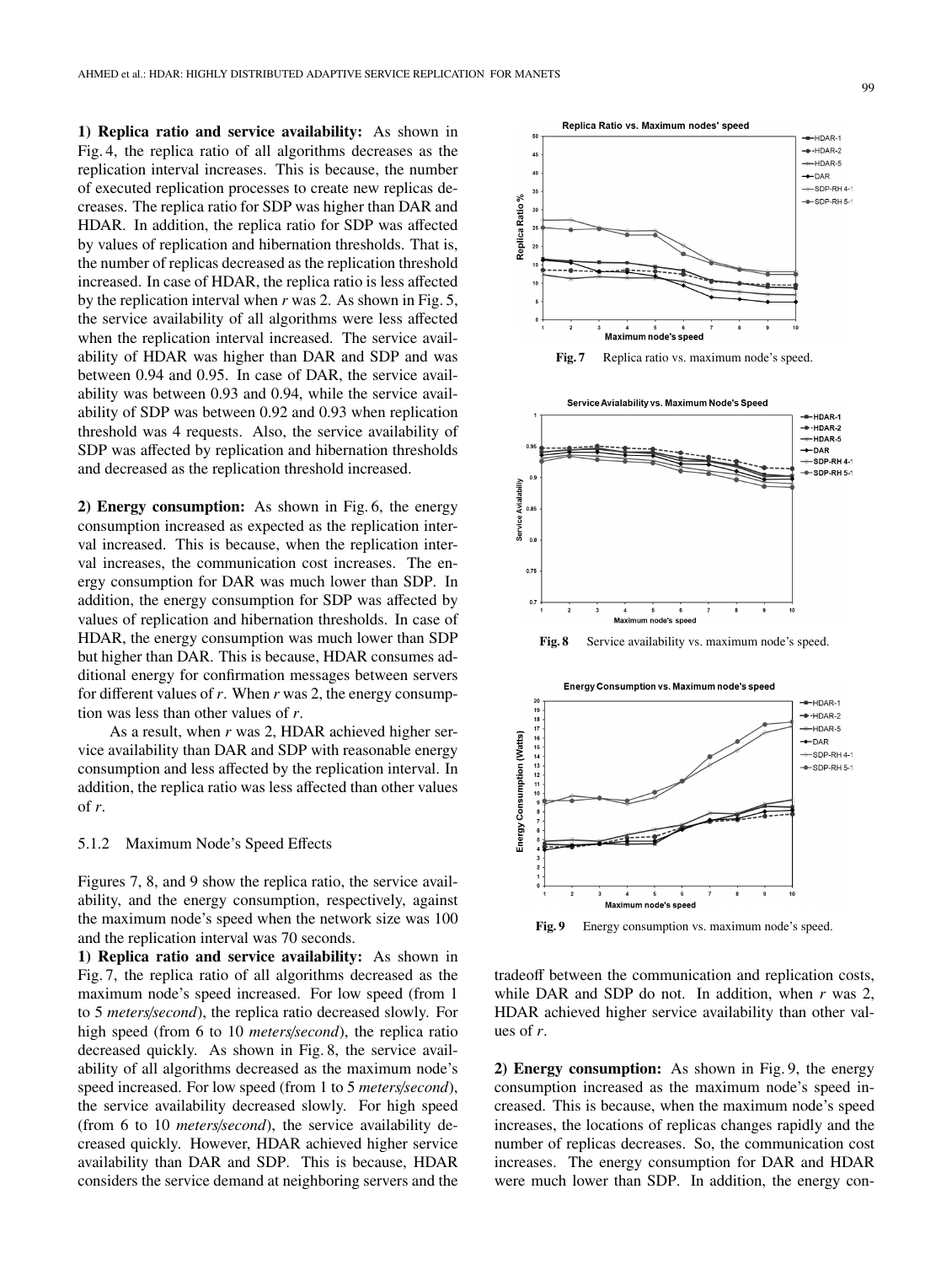

Fig. 10 Replica ratio vs. network size.



Fig. 11 Service availability vs. network size.

sumption for SDP was affected by values of replication and hibernation thresholds. In case of HDAR, the energy consumption was much lower than SDP but higher than DAR. This is because, HDAR consumes additional energy for confirmation messages between servers for different values of *r*.

As a result, when *r* was 2, HDAR achieved higher service availability than DAR and SDP with reasonable energy consumption.

## 5.1.3 Network Size Effects

Figures 10, 11, 12, and 13 show the replica ratio, the service availability, the energy consumption, and the average hop counts, respectively, against the network size when the maximum nod's speed was 1 *meter*/*second* and the replication interval was 70 seconds.

**1) Replica ratio and service availability:** As shown in Fig. 10, the replica ratio of DAR and SDP increased as the network size increased. This is because, when the number of nodes increased, the number of requests increased and new replicas were created. However, DAR showed better scalability than SDP. In addition, the replica ratio for SDP was affected by values of replication and hibernation thresholds. That is, the number of replicas decreased as the replication threshold increased. On the other hand, the replica ratio of HDAR was fluctuated but almost independent of



125 **Fig. 13** Average hop counts vs. network size.

175

100

Network Size

the network size. This is because, HDAR uses the confirmation messages between servers and considers the tradeoff between the communication and the replication costs for each zone. Also, when *r* was 2 the replica ratio is less fluctuated than other values of *r*. As shown in Fig. 11, the service availability of DAR was higher than SDP and the service availability of SDP was affected by replication and hibernation thresholds and decreased as the replication threshold increased. On the other hand, the service availability of HDAR was higher than DAR and SDP, because HDAR considers the service demand at the neighboring servers and the tradeoff between the communication and replication costs, while DAR and SDP do not.

**2) Energy consumption:** As shown in Fig. 12, the energy consumption increased as expected as the network size increased. This is because when the number of nodes increased, the number of requests increased and new replicas were created with additional cost. The energy consumption for DAR was scalable and kept the energy consumption much lower than SDP. In addition, the energy consumption for SDP was affected by values of replication and hibernation thresholds. In case of HDAR, the energy consumption was much lower than SDP but higher than DAR. This is because, HDAR consumes additional energy for confirmation messages between servers for different values of *r*. When *r*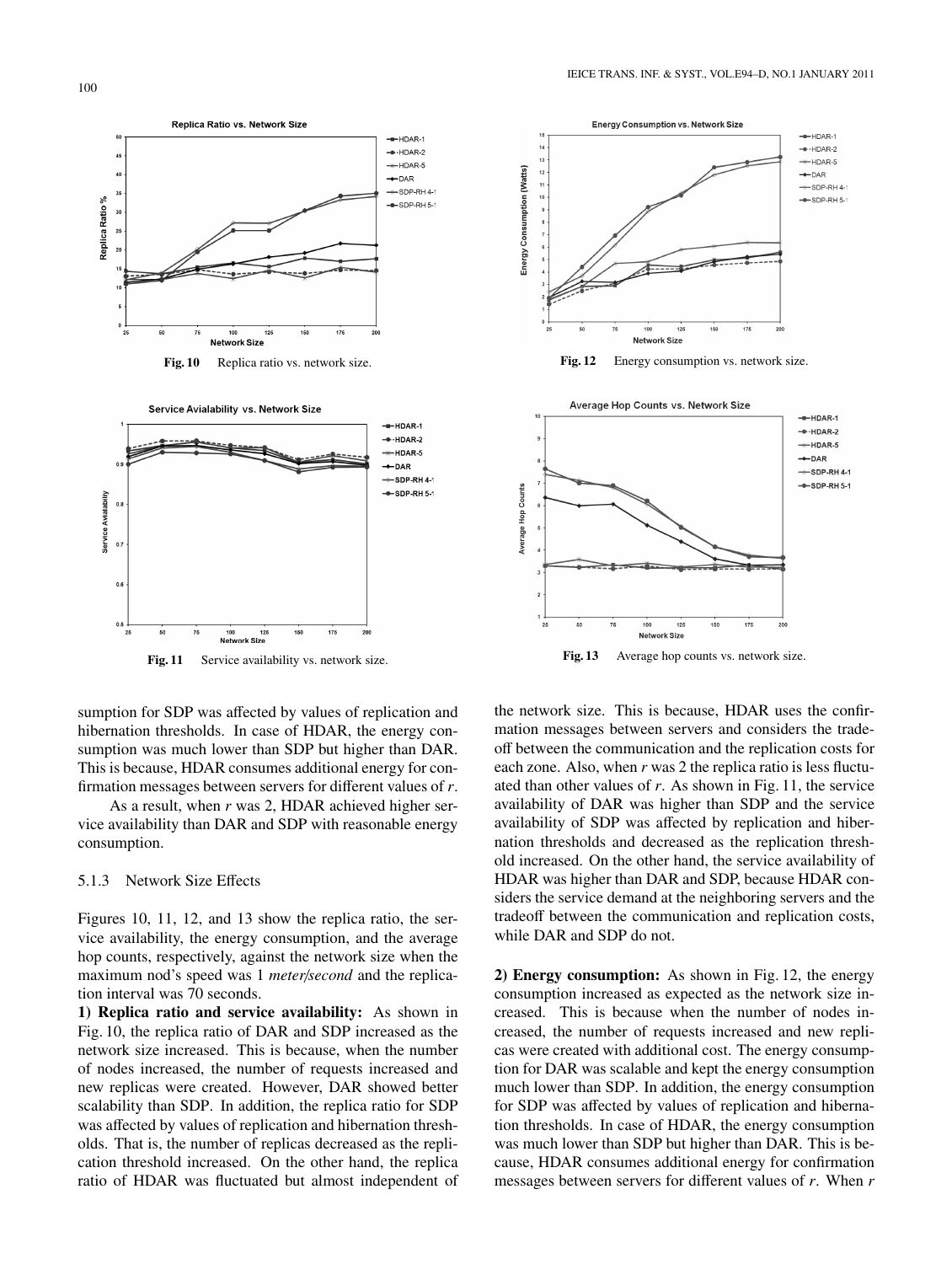

Fig. 14 Urban map for MobiReal simulator.

was 2, the energy consumption was almost less than other values of *r*.

As a result, when *r* was 2, HDAR achieved higher service availability than DAR and SDP with reasonable energy consumption. In addition, the replica ratio was less fluctuated than other values of *r*.

**3) Average hop counts:** As shown in Fig. 13, the average hop counts of DAR and SDP decreased as the network size increased. This is because, when the number of nodes increased, the number of replicas increased and the average hop counts decreases. Also, the average hop counts of DAR was lower than SDP. On the other hand, the average hop counts for HDAR was lower than DAR and SDP and was independent of the network size. This is because, HDAR considers the service demand at the neighboring servers and the tradeoff between the communication and replication costs, while DAR and SDP do not.

#### 5.2 Realistic Mobility Scenario

In this scenario, we used MobiREAL simulator [21] to generate a realistic mobility model where 100 nodes were distributed in the simulation field as shown in Fig. 14. MobiREAL is a simulator to reproduce the user traffic based on the observation of the actual traffic density at each street. This simulator allows to describe how mobile nodes change their destinations, routes and speeds/directions based on their positions, surroundings such as obstacles (e.g. buildings) and neighboring nodes. In our simulations, realistic mobility means that the movement of mobile nodes in realistic environment through the incorporation of obstacles and the construction of realistic movement paths.

In order to show the effect of the realistic mobility<sup>†</sup>, we compared the proposed protocol with DAR and SDP when network size was 100 nodes, *r* was 2 (the best value for *r* in case of random way point mobility model), the replication interval was 70 seconds, the initial speed was 1 *meter*/*second*, and the other parameters were the same as in random way point model. For SDP, we experimented for two cases, SDP-RH 4/5-1, that were defined in the previous section. We show the results in Fig. 15, Fig. 16, and Fig. 17.



#### 5.2.1 Replica Ratio and Service Availability

As shown in Fig. 15, the replica ratio of SDP fluctuated overtime. While, for HDAR and DAR the replica ratio was more stable than SDP. In addition, the replica ratio for SDP was

<sup>†</sup>We did not consider the effect of obstacles such as buildings on the radio strength between nodes.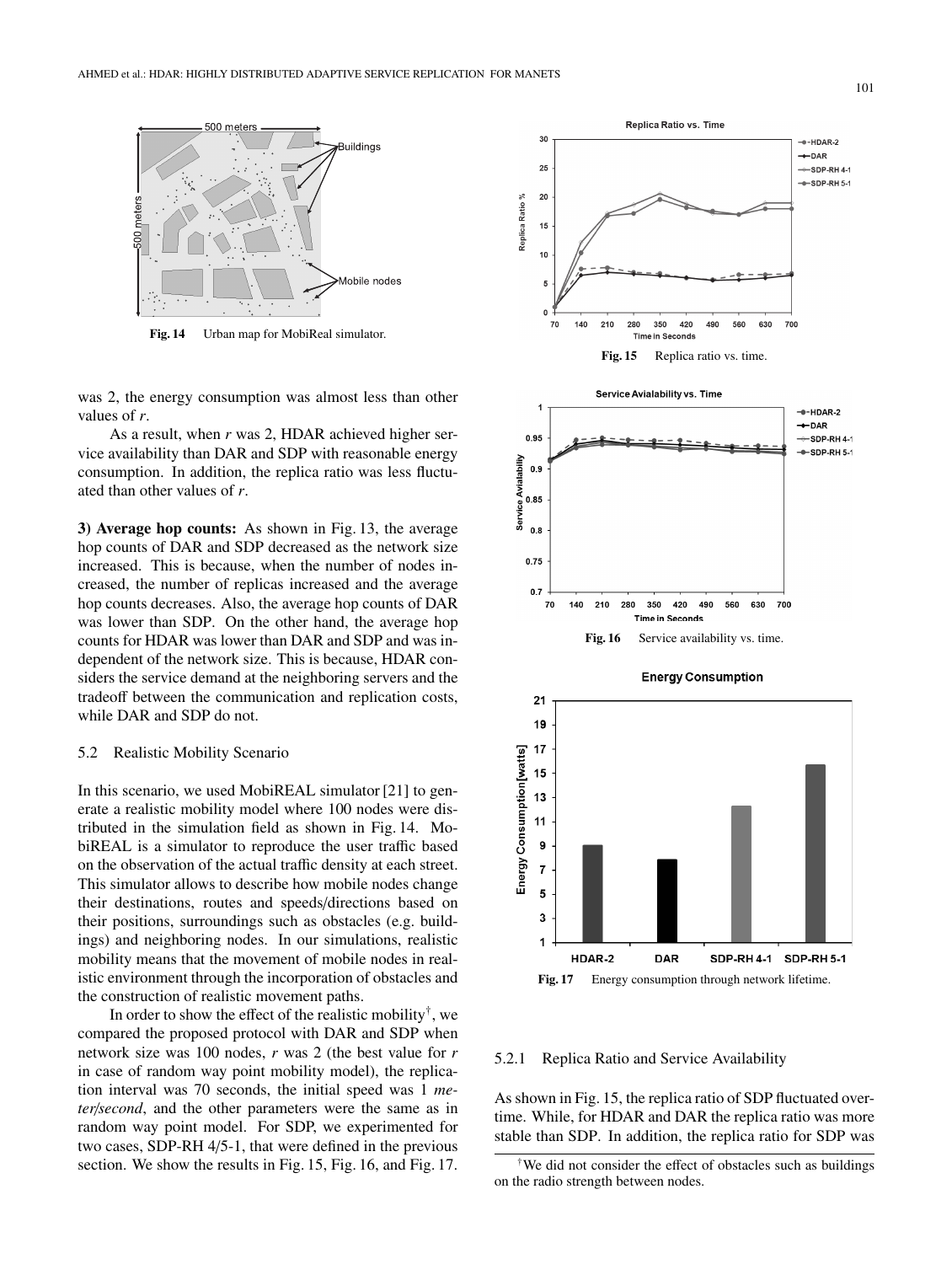affected by values of replication and hibernation thresholds. As shown in Fig. 16, the service availability of HDAR was higher than DAR and SDP and was between 0.91 and 0.95.

# 5.2.2 Energy Consumption

As shown in Fig. 17, the energy consumption for DAR was much lower than SDP. In addition, the energy consumption for SDP was affected by values of replication and hibernation thresholds. In case of HDAR, the energy consumption was much lower than SDP but higher than DAR. This is because, HDAR consumes additional energy for confirmation messages between servers where DAR did not use such messages.

As a result, HDAR achieved higher service availability than DAR and SDP with reasonable energy consumption.

## **6. Conclusion**

In this paper, a new distributed adaptive service replication method for MANETs was presented. Our protocol first divides the whole network into disjoint zones with diameters of at most 2 hops, selects a node with minimum moving speed in each zone as a zone head, and constructs a virtual backbone network connecting all zone heads. By using this zone structure, our protocol selects a new replica node according to the topology, number of requests from clients, and the tradeoff between communication an replication costs for each zone. Our protocol is scalable and it can control the locations and the number of service replicas, keeping the network-wide energy consumption as low as possible and improving the service availability. Simulations demonstrated that our method improves the performance of service provision in terms of the energy consumption and service availability compared with existing methods. In addition, the path length between a client and a server is minimized independent of network size.

In the future work, we will improve our distributed service replication algorithm to maintain synchronization and consistency of service replicas. Also, we will consider the presence of selfish nodes and its effect on the network performance. In addition, we will implement the proposed method and experiment in the real world to know its performance under realistic conditions.

#### **References**

- [1] Web Services and Service-Oriented Architectures, http://www.service-architecture.com/web-services/articles/ service-oriented architecture soa definition.html
- [2] S. Dustdar and L. Juszczyk, "Dynamic replication and synchronization of web services for high availability in mobile ad-hoc networks," Service Oriented Computing and Applications, vol.1, no.1, pp.19–33, April 2007.
- [3] L. Juszczyk, "Replication and synchronization of web services in ad-hoc networks," Masters thesis, Technischen University at Wien, 2005.
- [4] M. Hauspie, D. Simplot, and J. Carle, "Partition detection in mobile ad hoc networks using multiple disjoint paths set," Proc. 2nd

Mediterranean Workshop on Ad-Hoc Networks, June 2003.

- [5] K. Wang and B. Li, "Efficient and guaranteed service coverage in partitionable mobile ad-hoc networks," Proc. IEEE INFOCOM'02, vol.1, pp.1089–1098, June 2002.
- [6] B. Li and K.H. Wang, "Nonstop: Continuous multimedia streaming in wireless ad hoc networks with node mobility," IEEE J. Sel. Areas Commun., vol.21, no.10, pp.1627–1641, Dec. 2003.
- [7] A. Derhab, N. Badache, and A. Bouabdallah, "A partition prediction algorithm for service replication in mobile ad hoc networks," Proc. 2nd Conf. on Wireless On-demand Network Systems and Services, pp.236–245, Jan. 2005.
- [8] A. Derhab and N. Badache, "A pull-based service replication protocol in mobile ad hoc networks," European Trans. Telecommunications, vol.18, no.1, pp.1–11, Oct. 2005.
- [9] C.A. Bellavista and P.E. Magistretti, "REDMAN: An optimistic replication middleware for read-only resources in dense MANETs," Elsevier J. Pervasive and Mobile Computing, vol.1, no.3, pp.279– 310, Aug. 2005.
- [10] M. Hamdy and B. Konig-Ries, "A service distribution protocol for mobile ad hoc networks," Proc. 5th Int'l. Conf. on Pervasive Services, pp.141–146, July 2008.
- [11] A. Ahmed, K. Yasumoto, N. Shibata, T. Kitani, and M. Ito, "DAR: Distributed adaptive service replication for MANETs," Proc. 5th IEEE Int'l. Conf. on Wirless Mobile Computing, Networking, and Communications, pp.91–97, Oct. 2009.
- [12] V.D. Park and M.S. Corson, "A highly adaptive distributed routing algorithm for mobile wireless networks," Proc. IEEE INFO-COM'97, pp.1405–1413, April 1997.
- [13] S.E. Athanaileas, C.N. Ververidis, and G.C. Polyzos, "Optimized service selection for MANETs using an AODV-based service discovery protocol," Proc. 6th Mediterranean Ad Hoc Networking Workshop, pp.9–16, June 2007.
- [14] G. Cornuejols, G. Nemhauser, and L. Wolsey, "The uncapacitated facility location problem," in Discrete Location Theory, ed. P. Mirchandani and R. Francis, pp.119–171, John Wiley & Sons, 1990.
- [15] R. Ramanathan and M. Steenstrup, "Hierarchically-orgainsed multihop mobile networks for qulaity-of-service support," Mobile Netw. Appl., vol.3, no.2, pp.101–119, June 1998.
- [16] A. Ephremides, J.E. Wieselthier, and D.J. Baker, "A design concept for reliable mobile radio networks with frequency hopping signaling," Proc. IEEE, vol.75, no.1, pp.56–73, Jan. 1987.
- [17] M. Gerla and J.T. Tsai, "Multicluster, mobile, multimedia radio network," ACM J. Wireless Networks, vol.1, no.3, pp.255–265, Oct. 1995.
- [18] C.E. Perkins, E.M. Royer, and S.R. Das, "Ad hoc on-demand distance vector (AODV) routing," IETF Internet Draft, Manet Working Group, draft-ietf-manet-aodv-10.txt, Jan. 2002.
- [19] Qualnet 4.0 network simulator, Scalable Network Technologies, 2007.
- [20] D. Johnson and D. Maltz, "Dynamic source routing in ad hoc wireless networks," Mobile Computing, pp.153–181, 1996.
- [21] K. Maeda, A. Uchiyama, T. Umedu, H. Yamaguchi, K. Yasumoto, and T. Higashino, "Urban pedestrian mobility for mobile wireless network simulation," Int'l. Elsevier Journal on Ad hoc Networks, vol.7, no.1, pp.153–170, Jan. 2009.